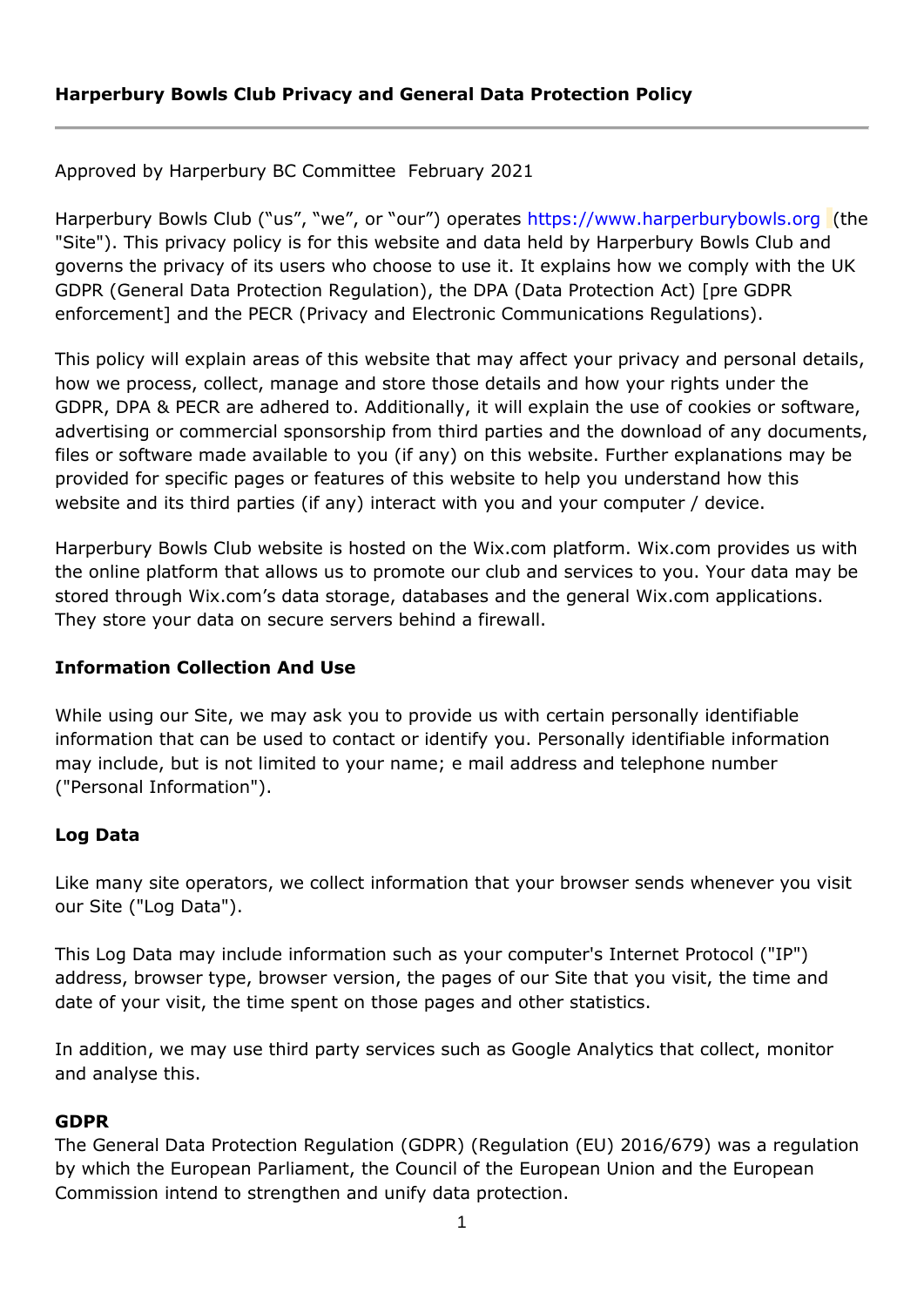The UK is committed to maintaining the high standards of the GDPR (General Data Protection Regulation) and the government has incorporated it into UK law as the UK GDPR.

UK GDPR only effects Harperbury B.C. (HBC) in a minor way as we hold very little intrusive data. A consent statement is included within the membership application form to enable HBC to hold and use the following items of data from its members:-

**Name and any honorifics that are associated (i.e. Sir/Professor/Lord/ OBE etc.) Address Postcode Date of Birth Telephone numbers (phone and/or mobile) E mail address Photographs**

Harperbury Bowls club will not use the data detailed above except where it specifically pertains to the running of the Bowls Club and its associated relationships with its District or County Associations. We may also use photographs in our newsletters or on our website. If you do not wish to have your photograph used for these purposes, please notify the publicity officer.

Any other use of the held data will require specific permission from the person concerned before any such data is released. The only exception to this is where a certified authority (i.e. Police, Customs & Excise, Courts etc) request such information.

By signing the membership application form, members accept and acknowledge the UK GDPR restrictions.

# **Communications**

We may use your Personal Information to contact you with newsletters, marketing or promotional materials and other information.

If you would like to access, correct, amend or delete any personal information we have about you, or if you don't want us to process your data anymore, please contact us at *[HarperburyBC@gmail.com](mailto:HarperburyBC@gmail.com)*

### **Cookies**

Cookies are files with small amount of data, which may include an anonymous unique identifier. Cookies are sent to your browser from a web site and stored on your computer's hard drive.

Like many sites, we use "cookies" to collect information.